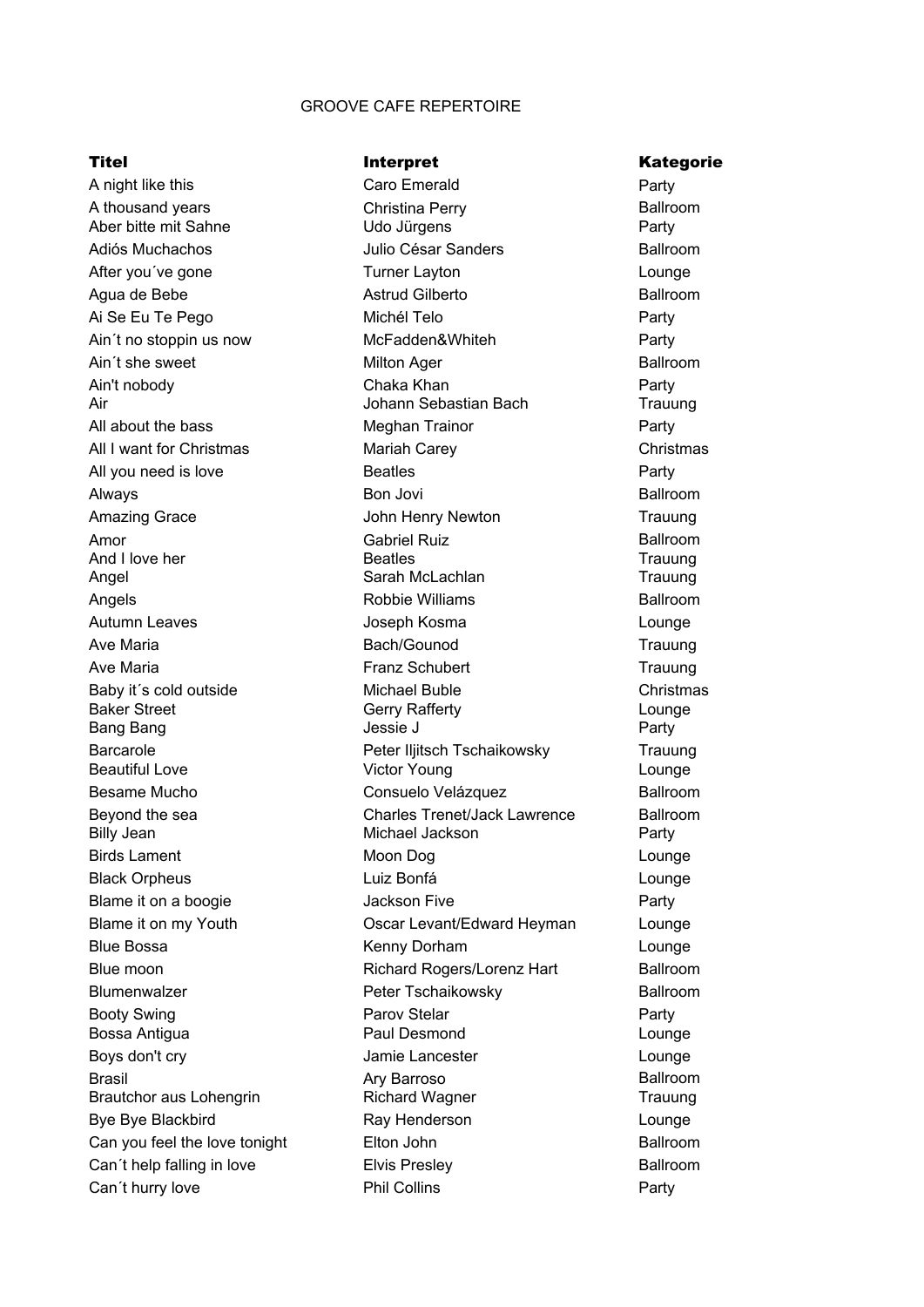Can't stop the feeling Tustin Timberlake Party Cherry Pink Christmas Song Christmas Close to you Burt Bacharach/Hal David Lounge Cold Duck Time Eddie Harris Lounge Corcovado Antonio Carlos Jobim Lounge Crazy in love **Beyonce Beyonce Party** Crazy love **Crazy International Crazy International Crazy International Crazy International Crazy International Crazy International Crazy International Crazy International Crazy International Crazy International Crazy Inte** Dancing Queen **ABBA** Party Das Beste Silbermond Der Schwan Trauung Camille Saint-Saens Donauwalzer Johann Strauss Sohn Donauwellen Walzer **Al Jolson** Du bist meine Welt Frank Wildhorn/Jack Murphy Trauung Ein Hoch auf uns **Ein Hoch auf uns** Party **Party Everything** The Flames Everytime Ballroom Faith **Faith** George Michael **Party** Feeling good Fields of gold Sting Lounge Can't wait until tonight **Max Mutzke** Can't wait until tonight Cant take my eyes off you Cantaloop Island Herbie Hancock Careless Whisper **Celebration** Cheek to cheek Christmas Lights Christmas Waltz Come away with me **Ballroom** Ballroom **Ballroom** Crazy little thing called love Dance with me tonight **COLL COLL** COLLY Murs Dear future husband Meghan Trainor Des is mei frau Devil my care **Bob Dorough** Do they know it´s christmas time Don´t stop me now Don't get around much anymore Don't know why **Ballroom Ballroom Ballroom Ballroom** Drunk in the morning **Ballroom** Ballroom **Ballroom** Email for Dad Es wird's schlo glei dumpa Anton Reidlinger Every Breath You Take **Ballroom** Ballroom **Ballroom** Everybody Loves Somebody Everybody needs somebody **Blues Brothers Ballroom** Ballroom Everything must change Fascination Fermo Dante Marchetti Ballroom Favourits im Bossa Sound **Ballroom** Ballroom **Ballroom** Feel like making love **Roberta** Flack Feliza Navidad Firework

Al Green **Party** George Michael **Lounge** Kool and the Gang Party Irving Berlin **Lounge** Coldplay Christmas Doris Day Christmas Norah Jones Queen **Party** Georg Danzer Trauung Band Aid **Christmas** Queen **Party** Duke Ellington **Lounge** Norah Jones Lucas Graham Fred Wesley **Lounge** Police Dean Martin **Party** Blues Brothers Randy Crawford **Lounge** Medley Jose Feliciano Christmas Katy Perry **Party** Louis Guglielmi and a control ballroom Luther Vandross Anreas Bourani Michael Buble **Ballroom** Michael Buble **Ballroom** 

Lounge Party Party Lounge Christmas Lounge Ballroom Ballroom Ballroom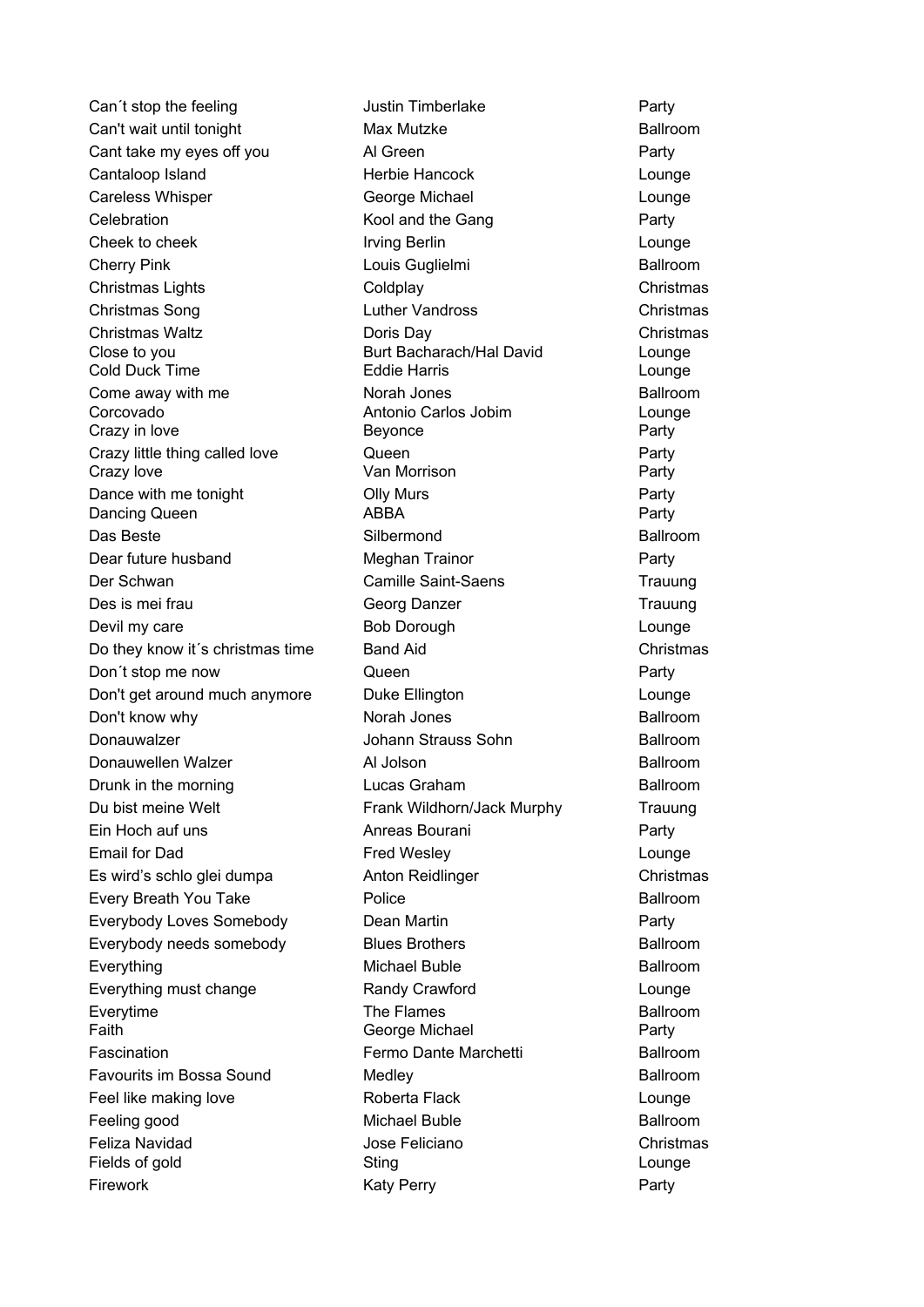Fly with me Trauung Frida Hallgren Georgia **Ray Charles Community Community** Ray Charles **Community Community Community** Counge Girl From Ipanema<br>
Antonio Carlos Jobim Großvater **STS** Party Guantanamo Happy Party Pharrell Williams Hardrock Cafe **Carolic Carole King Party** Party Harlem Nocturne **Earle Hagen** Earle Hagen **Earle Hagen** Lounge Lionel Richie Hello Ballroom Hochzeitsmarsch Trauung Friedrich Mendelsson Bartholdy Home I am from Austria **Reinhard Fendrich** Party I'll be there **I'll** be there **Acker Jackson Five** I'm easy Lionel Richie Ich kenne nichts Ich liebe dich Ludwig van Beethoven Trauung Fly me to the moon From this moment Get here **Brenda Russel** Brenda Russel **Ballroom** Get Lucky Half a minute **Ballroom Ballroom Ballroom Ballroom Ballroom** Hallelujah Hallelujah I love him so **Ballroom** Ballroom **Ballroom** Ham kumst Happy Xmas Have I told you lately **Ballroom** Ballroom **Ballroom** Have you met miss jones Have yourself a merry little christmas Hot Stuff How Insensitive **Astrud Gilberto I believe Blessed Union of Souls** I believe in you and me **Ballroom** Whitney Houston **Ballroom** I Can See Clearly Now I don´t mean a thing I feel good I have dreamed I need a dollar and Aloe Blacc I thought about you I wanna dance with somebody I will survive I wish I won't let you go **Ballroom Contained Ballroom Ballroom Ballroom** I´ll be home christmas I´m so excited I'm walking The Common Common Common Common Common Common Common Common Common Common Common Common Common Common Common Common Common Common Common Common Common Common Common Common Common Common Common Common Common Com I'm dreaming of a white Christmas I'm yours **Contract Contract Contract Contract Contract Contract Contract Contract Contract Contract Contract Contract Contract Contract Contract Contract Contract Contract Contract Contract Contract Contract Contract Cont** I'ts got to be perfect Fairground Attraction Ballroom If I ain't got you **Ballroom** Ballroom **Ballroom** 

Bart Howard **Lounge** Shania Twain **Trauung** Trauung Daft Punk Party Matt Bianco Jeff Buckley **Trauung** Ray Charles Seiler und Speer **Party** John Lennon Christmas Rod Steward Richard Rogers **Lounge** Hugh Martin Christmas Donna Summer **Party** Whitney Houston Jimmy Cliff **Party** Duke Ellington **Lounge** James Brown **Party** Richard Rogers Lounge Frank Sinatra **Lounge** Whitney Houston **Party** Gloria Gaynor **Party** Stevie Wonder **Party** James Morrison Bing Crosby Christmas The Pointer Sisters **Party** Bing Crosby Christmas Alicia Keys Fernández Díaz **Ballroom** Michael Buble Ballroom Xavier Nadioo **Ballroom** 

Lounge **Trauung** Party Party Ballroom Ballroom Ballroom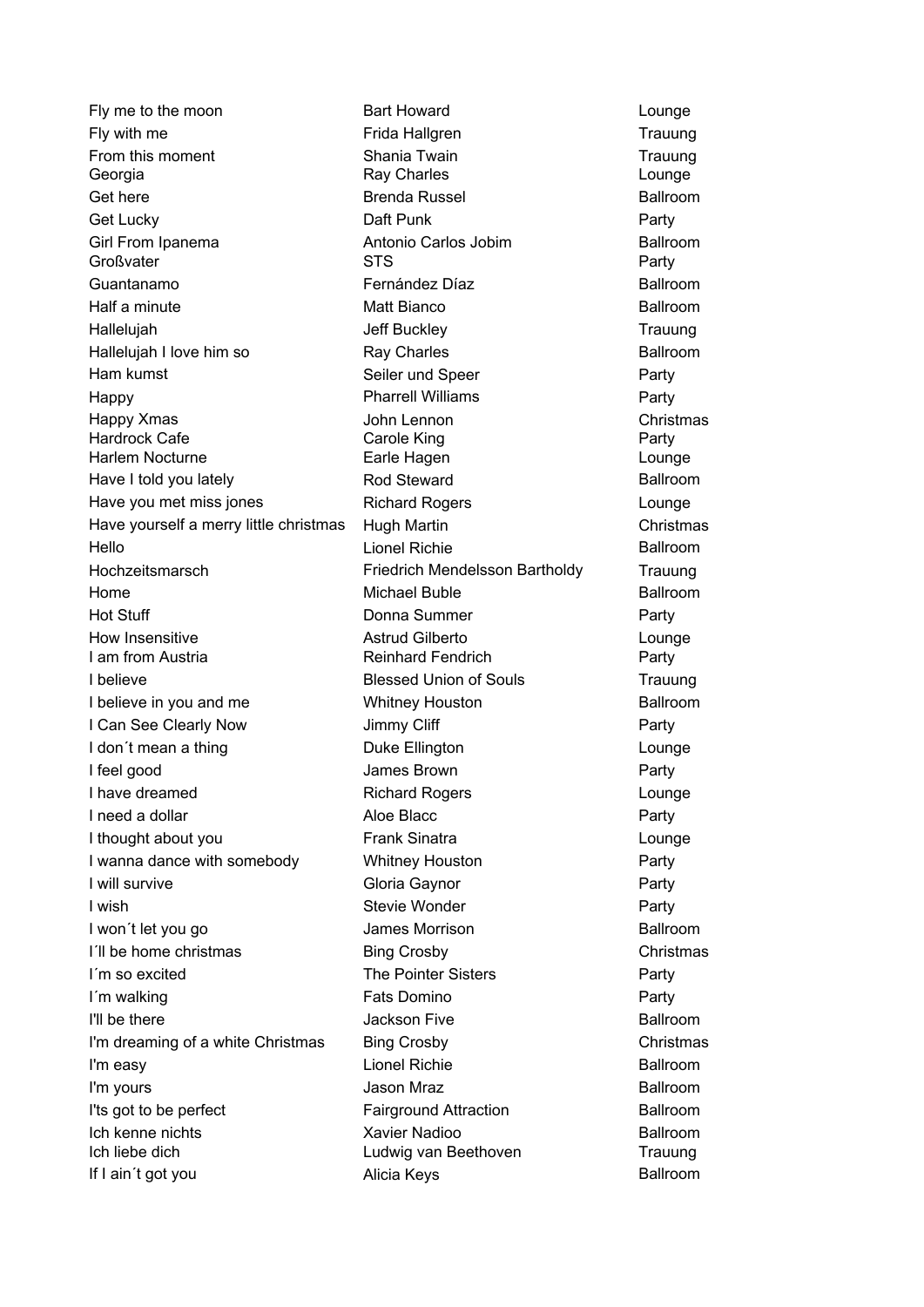Italien Reise Medley Kaiserwalzer Johann Strauss Sohn L-O-V-E Lambada Mambo Inn Into your arms Isn't she lovely It don't mean a thing It's a beautiful day Michael Buble It's raining man The Weather Girls Jingle Bells **Michael Buble** Just a gigolo Lazy Song Let it flow Groover Washington Let it snow! Let it snow! Let´s get it on Lets Twist Again **Chubby Checker** Listen Here Locked out of heaven Look to the sky Love Never felt so good Make you feel my love

Man in the mirror **Michael Jackson** Sergio Mendes Mas Que Nada BallroomMarry You Mary's Boychild

Duke Ellington Nick Cafe Trauung Stevie Wonder **Lounge** Duke Ellington Lounge Jesus bleibet meine Freude Johann Sebastian Bach Trauung Luis Prima **Party** Just the 2 of us **Lounge Allahoration** All Jamesu **Lounge Lounge** Bruno Mars Billy Joel Kalt und Kälter STS STS Lounge Seal Last Christmas Christmas Bruno Mars **Party** Frank Sinatra Christmas Marvin Gaye **Lounge** Let's fall in love Lounge Ella Fritzgerald Liebestraum Trauung Al Green **Lounge** Little Drummer Boy Christmas Henry Onorati Harry Simeone Bruno Mars **Party** Antonio Carlos Jobim Lounge Love is in the Air **Francisco Community** John Paul Young **Party** Party Love Letters Elvis Presley Lounge Justin Timberlake & Michael Jackson Party Love on Top **Beyonce Beyonce Party** Love Song Party Sara Bareilles Dean Martin Make Me A Memory **Make Memory** Groove Washington **Make Me A Memory** Lounge Adele Party Bruno Mars **Party** Mary did you know **Christmas Christmas Christmas** Harry Belafonte **Christmas** If you don't know me by now Simply Red Ballroom In a sentimental mood **Ballroom** Ballroom **Ballroom** Al Jarreau Just the way you are **BRALL** Bruno Mars **BALL** Ballroom Just the way you are Ballroom Kiss from a rose **Ballroom** Seal **Ballroom** Ballroom Ballroom Bert Kaempfert/Milt Gabler Ballroom La Cumparsita Gerardo Matos Rodríguez Ballroom Kaoma **Ballroom** Wham Leaving on a jetplane **Started Exercise Chantal Arexists** Ballroom **Ballroom** Libertango **Astor Piazolla** Ballroom **Astor Piazolla** Ballroom Lizst Magic is the moonlight **Ballroom** Ballroom **Ballroom** Grace Samson/Bobby Woodlen/Mario Bauza **Ballroom Pentatonix** 

Party Party Christmas Lounge Party Ballroom Ballroom Ballroom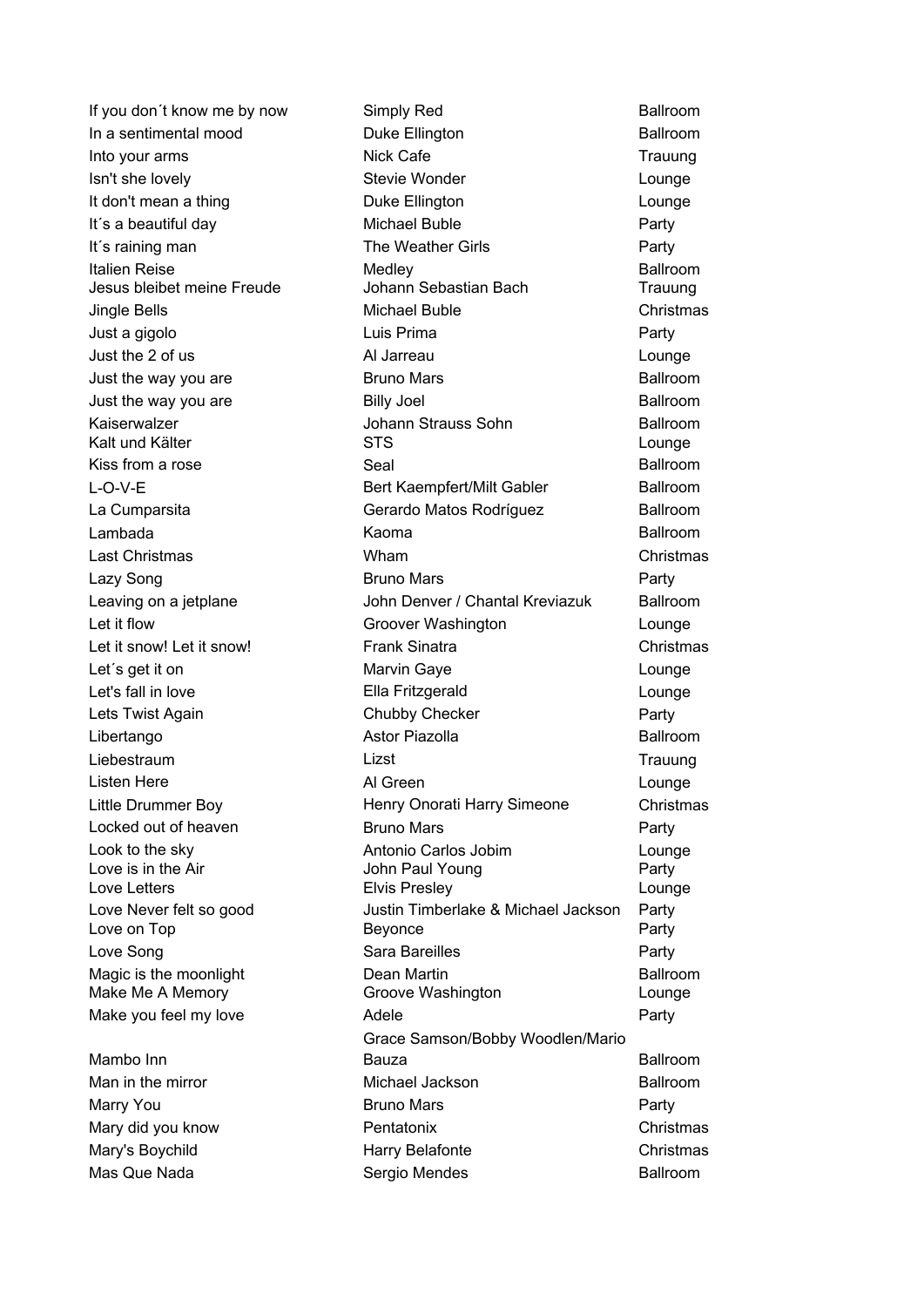Matilda **Harry Belafonte** Meditation aus der Oper Thais Tules Massenet Trauung Moon River **Henry Mancini** More Morgens um 7 de la component de la James Last Morning Dance **Lounge Communist Communist Communist Communist Communist Communist Communist Communist Communist Communist Communist Communist Communist Communist Communist Communist Communist Communist Communist Communist** Moves like Jagger **National Marty** Marron 5 and Marty Party Mr. Bojangles Sammy Davis Jr. Mr. Magic **Bill Lee Bill Lee Lounge** My first, my last, my everything Barry White My Girl My Way **Frank Sinatra** Natural Woman Nature Boy Lounge Groover Washington Never on Sunday New York **Frank Sinatra** Nine to five **Nine 1 Colly Parton Dolly Parton Party** Party Antonio Carlos Jobim No more blues Ballroom Oh Happy Day **Trauung Trauung Trauung Trauung Trauung** Trauung Trauung Trauung Trauung Trauung Trauung Trauung Trauung Oh Holy Night Mariah Carey Christmas Christmas On Broadway George Benson One Day Party Bakermaat Albert Hammond/John Bettis One moment in time Ballroom Perfect Party Fairground Attraction Prince of Denmark's March **Jeremiah Clarke** Trauung Reggae-Medley **Bob Marley/Jimmy Cliff** Party Master Blaster **Mercy** Mercy Mercy Mercy **Mercy Accommunded** Joe Zawinul Merry Christmas Everyone Shakin' Stevens Mistletoe Mobetter Blues Moonlight Serenade **Ballroom** Glen Miller **Ballroom** Ballroom Mr Saxobeat Mr. Saxobeat My Baby just cares for me My funny Valentine New vork state of mind **Ballroom** Billy Joel **Ballroom** Ballroom Nice work if you can get it Night and day **Ballroom** Cole Porter **Ballroom** Ballroom Nothin gonna change my love for you Van Morrison **Example 2018** Ballroom On the sunny side of the street Pachelbel Canon Johann Pachelbel Panis Angelicus **César Franck/Sylvester Wager** Pata Pata **Miriam Makeba** Pick up the pieces Please come home from Christmas Put your records on Rehab River flows in you **Yiroma** Rock around the clock **Bill Haley & His Comets** Ballroom

Stevie Wonder **Party** Duffy **Party** Justin Biber Christmas Eddie Harris **Lounge** Glen Miller Alexandra Stan **Party** Alexandra Stan **Party** Nina Simone Lounge Richard Rogers Lounge Billy Joel George Gershwin Lounge Cole Porter Van Morrison Jimmy McHugh Lounge Mariah Carey **Christmas** Corinna Rae Lounge Jules Massenet Riziero Ortolani & Nino Oliviero Ballroom Spyro Gyra Marron 5 The Temptations **Ballroom** Areatha Franklin Ballroom Manos Hadiidakis **Ballroom Traditional** 

Lounge Christmas Trauung Trauung Party Party Amy Winehouse **Party** Trauung Ballroom Ballroom Ballroom Ballroom Ballroom Ballroom Ballroom Ballroom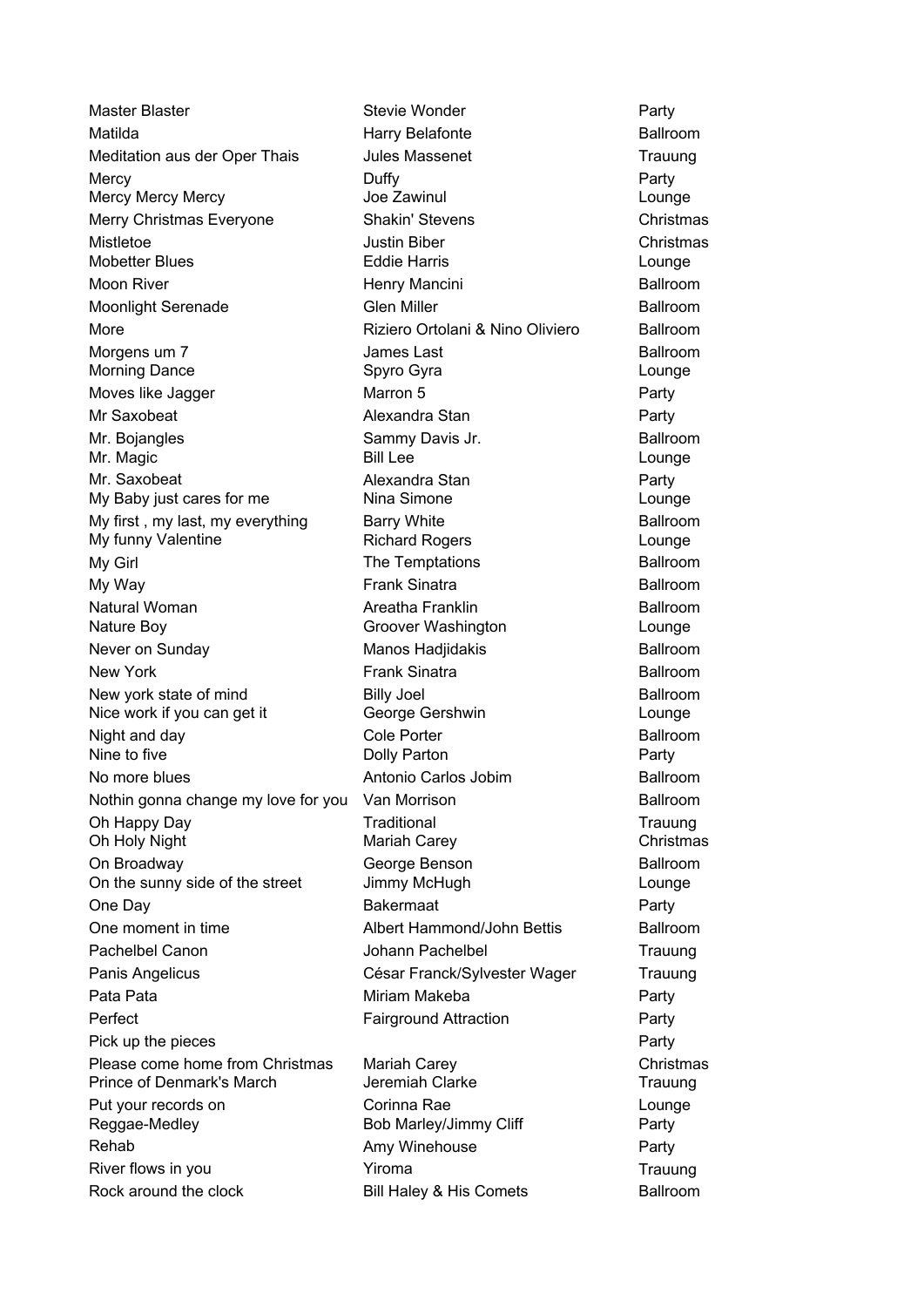Route 66 Run Lounge Leona Lewis Running Man **Party Contract Contract Contract Contract Contract Party** Party Sag es laut Lounge Xavier Nadioo Santa Baby Eartha Kitt Christmas Santa Tell me **Ariana Grande** Christmas Christmas Christmas Christmas Christmas Christmas Christmas Christmas Christmas Christmas Christmas Christmas Christmas Christmas Christmas Christmas Christmas Christmas Christmas Ch Save your love for me Nancy Wilson Shake it off **Party Party Internal Control** Tayler swift **Party** Party Shostakovich Walzer Nr 2 Dmitri Shostakovich Trauung Sir Duke **Stevie Wonder** Stevie Wonder **Stevie Wonder** Party So Flute **St. Germain** St. Germain **St. Germain** St. Sermain St. Sermain St. Sermain St. Sermain St. Sermain St. Sermain St. Sermain St. Sermain St. Sermain St. Sermain St. Sermain St. Sermain St. Sermain St. Sermain St. S Song for my father **Example 2** Horace Silver **Lounge** Lounge Sonnentanz **Klangkarussell** Counge Soul Bossa Nova **Quincy Jones** St. Thomas **Sonny Rollins** Communication Communication Communication Communication Communication Communication Communication Communication Communication Communication Communication Communication Communication Communication Stand by me Ben. E. King Südamerika Reise Medley Sugar Party Sunrise Norah Jones Lounge Sweet Emma Lounge Nat AdderleyTake Five **Communist Clube Communist Communist Clube** Dave Brubeck Communist Counqe Rockin' around the christmas tree Rolling in the deep Rudolph the red nosed reindeer Santa Claus is coming to town Michael Buble Save the last dance **Michael Buble** Ballroom **Ballroom** Saving all my love for you by a built whitney Houston by Ballroom Ballroom Say a little prayer **Areatha Franklin** Shake a tail feather Shut up and dance Walk the moon Signed sealed delivered Simply the best Sitting on the Dock of the Bay Skys full of stars Sleigh Ride Smile Smooth Operator Someday My Prince Will Come Somekind of wonderful Michael Buble Something Beautiful Somewhere over the rainbow Son of a preacherman **Songbird** Staceys Mum Staceys Mum **Fountains of Wayne Streetlife** Summer Dreaming The Transist Communist Communist Communist Communist Communist Communist Communist Communist Co **Summertime** Sunny **Superstition** Sway **Pussycat Dolls** Ballroom **Ballroom** 

Johnny Marks **Christmas** Adele Party Dean Martin **Christmas** Whitney Houston Ray Charles **Party** Stevie Wonder **Party** Tina Turner **Party** Ottis Redding **Lounge** Coldplay **Party** Leroy Anderson Christmas Charlie Chaplin **Lounge** Sade Lounge Frank Churchill Lounge Robbie Williams **Party** Barbara Streisand Lounge Dusty Springfield Party Eva Cassidy Lounge Randy Crawford **Lounge** George Gershwin **Lounge** Donna Summer Party Stevie Wonder **Party** Bobby Troup Ballroom Ollie Gabriel Maroon 5

Christmas Party Party Party Party Party Ballroom Ballroom Ballroom Ballroom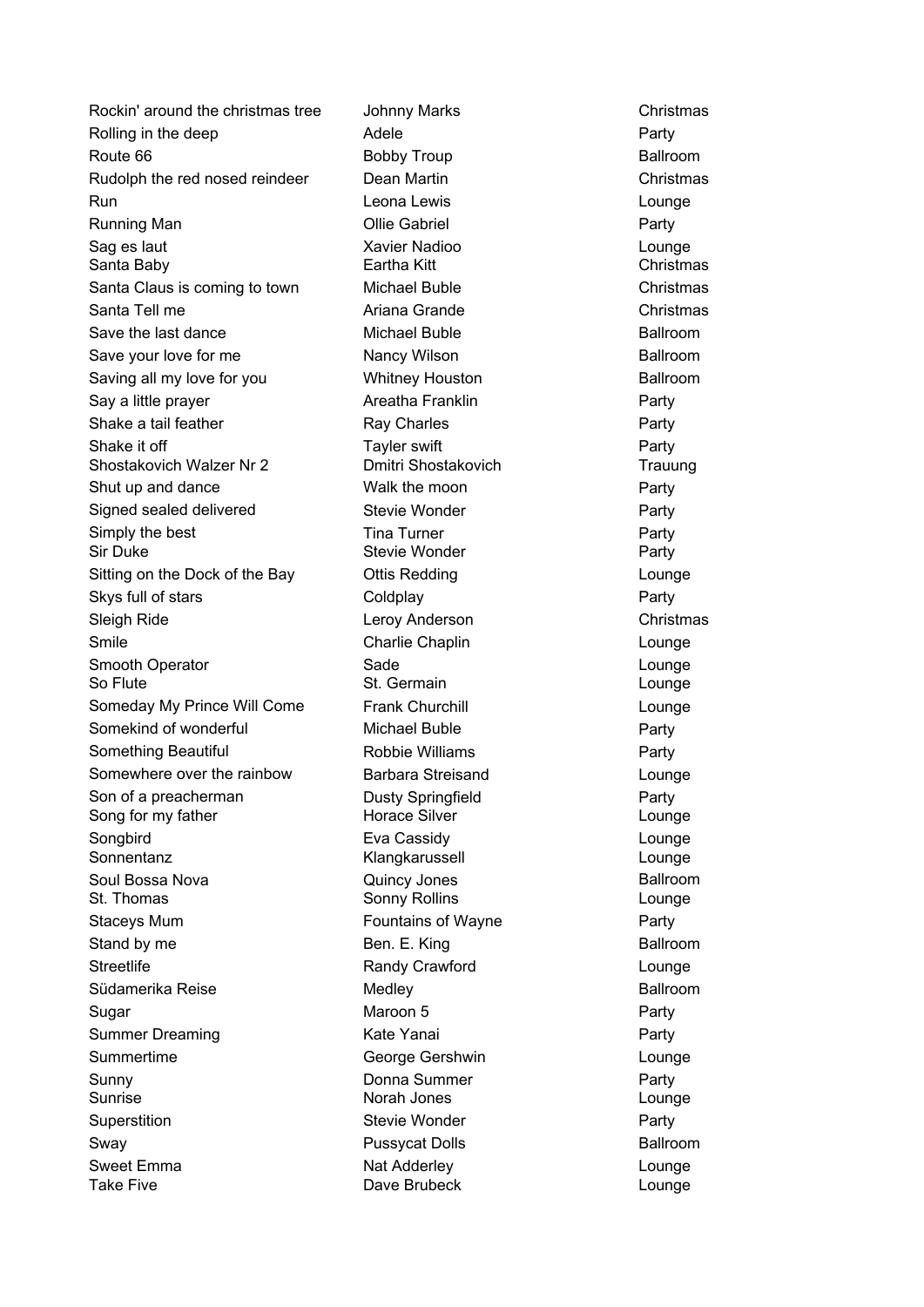This Love True Colors **Cindy Lauper** True Love **Elton** John Wave **Antonio Carlos Jobim** Take The A-train Thank you for being a friend The lazy song These are the days **Jamie Cullum** This Masquerade Tico Tico Zequinha de Abreu **Treasure** Überdosis Gfühl Unchain my heart Up where we belong and the Up vertex Joe Cocker/Jennifer Warnes Viva la vida Wanna be **Spice Girls** Spice Girls Watermelon Man **Herbie Hancock** We are family Sister Sledge Weil'st a Herz host wia a Bergwerk What a difference a day makes Michael Buble What's going on Marivn Gaye When a man loves a woman Percy Sledge Winter Wonderland

Duke Ellington **Lounge** Diana Krall Tempation Ballroom The Champs Tequilla Ballroom Andrew Gold **Party** Dionne Warwick The Ghetto **Donny Hathaway** Council Council Donny Hathaway **Lounge** Bruno Mars **Party** Johnny Mandel/Paul Francis Webster The shadow of your smile Ballroom The Story **Sara Ramirez** Party The Way You Look Tonight Jerome Kern/Dorothy Fields Ballroom The Wedding Lounge Roger Hooper George Benson **Party** Bruno Mars **Party** Gert Steinbäcker **Party** Ray Charles **Party** Uptown Funk **Bruno Mars** Bruno Mars **Party** Valerie **Amy Winehouse** Party Party Coldplay **Party** Walkin On Sunshine The Katharina And The Waves Party Way Back Home **Crusaders** Crusaders **Lounge** Reinhard Fendrich **Party** What a feeling example and the Flashdance of the Party Party What a friend we have in Jesus Traditional **Christmas** Christmas Louis Armstrong Dionne Warwick Tina Turner Celine Dion Randy Crawford Felix Bernard Christmas Eric Clapton Elton John Tea for two Vincent Youmans Ballroom Tennessee Waltz **Pee Wee King Community Ballroom** That's what friends are for **Ballroom** Ballroom **Ballroom** The nearness of you Hoagy Carmichael/Ned Washington Thinking out loud **Ed Sheeran** Ed Sheeran Ballroom Maroon 5 Ballroom **Traditional** What A Wonderful World **Ballroom** Louis Armstrong **Ballroom** What the world needs now **Ballroom Ballroom Ballroom** What's love got to do with it **Ballroom Example 2** Tina Turner **Ballroom** Whats going on in Brasil **Franco Micalizzi** Franco Micalizzi Ballroom When I fall in love **Ballroom** Celine Dion **Ballroom** Ballroom When I need you **Ballroom** Bandy Crawford **Ballroom** Ballroom Wonderful Tonight **Ballroom** Ballroom **Ballroom** Ballroom You are so beautiful **Ballroom** Ballroom **Ballroom** Ballroom

Lounge Lounge Lounge Party Party Lounge Party Lounge Lounge Lounge Ballroom Ballroom Ballroom